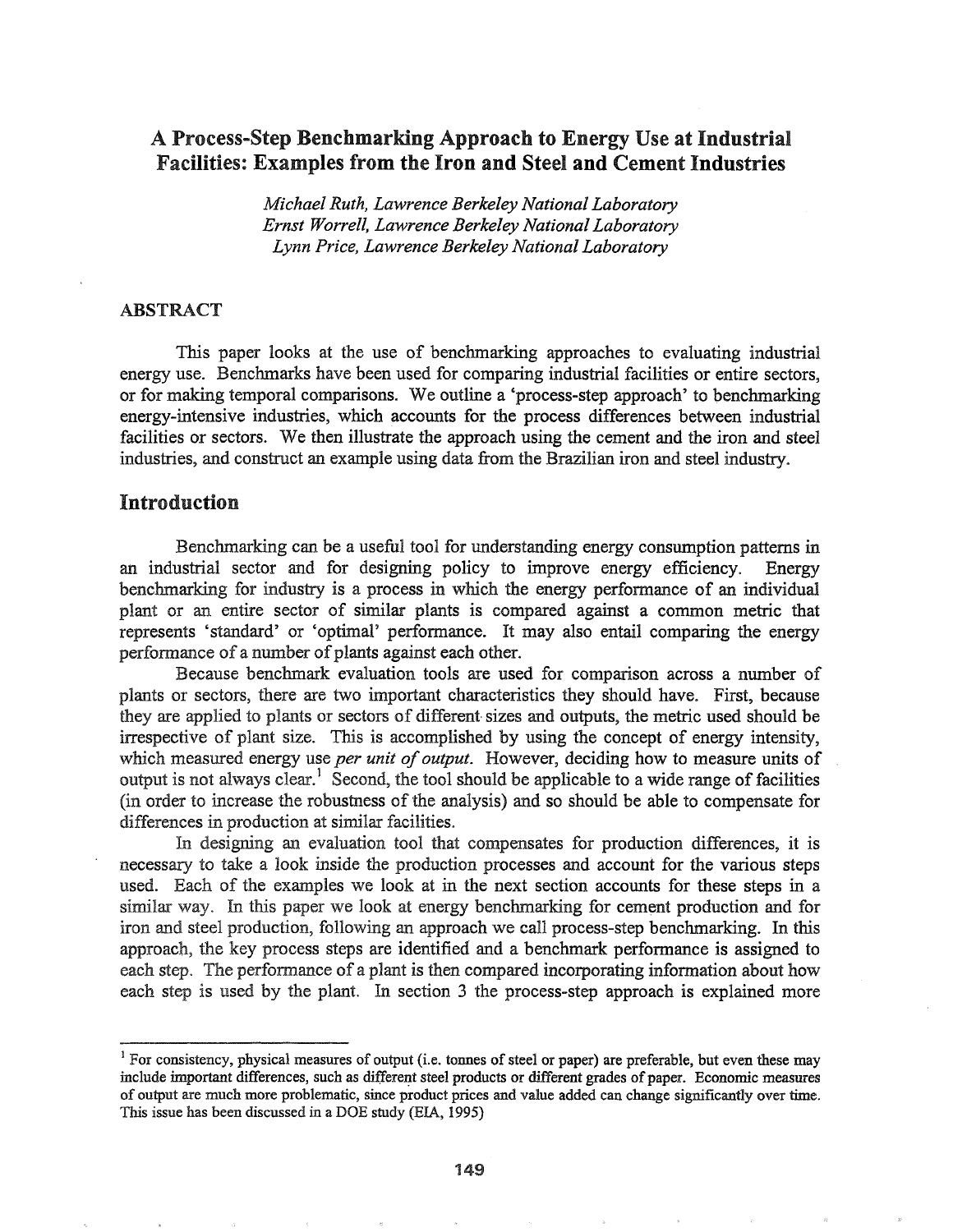thoroughly. Sections 4 and 5 describe the application of the approach to cement and to iron and steel production.

## Existing Industrial Benchmarking Programs

Industrial benchmarking has been used primarily in three contexts. The first context is to evaluate an entire industrial sector, such as iron and steel, aluminum, cement, etc. This evaluation is used to answer the following questions: How well is this sector performing compared to how it would perform using the best available technologies? How well is it performing compared to the same sector in other countries? Has the sector been improving over time? The answers to these questions depend not just on state-of-the-art performance in the sector, but also the adoption of efficient technology throughout the sector.

The second context for benchmarking is the comparison of individual plants within a sector. A benchmark-type indicator is calculated for all the facilities within a sector so that they can be compared on even terms. This evaluation can answer the following questions: What is the state-of-the-art performance in this given sector? How does my plant compare against the state-of-the-art? How does it compare against the majority of other plants in the sector? In developing benchmarks at the level of individual plants, the issue of proprietary data becomes important. Individual companies are very reluctant to disclose information about their production processes, particularly if it will be released to their competitors. It is important that the indicators developed are general enough not to reveal any proprietary information and that a credible system is established that encourages plants to trust the process.

A third context for industrial energy benchmarking that has been seen widely in recent years is for large companies to set themselves energy efficiency goals by using benchmarks. Companies use this approach to set targets for reducing energy use by certain percentages over given time frames. Companies do not need to divulge any proprietary information, since the benchmarking is done internally.

Below we look at examples of industrial benchmarking within each of these contexts.

### **Netherlands Industrial Sector Benchmarking**

The Dutch government has been developing a benchmarking methodology for looking at industrial energy use in the country. Developing benchmarks helps in understanding industrial energy consumption patterns in order to assist in policy design. These benchmarks are be used to establish voluntary agreements with industry, in which energy-intensive industries agree to reduce energy consumption to avoid additional regulation.

The approach has been that Dutch industries should be among the best in the world. Although the level that qualifies as 'best' is subjective, the concept is to compare Dutch industrial performance to other countries. In constructing these comparisons, researchers at University accounted for different manufacturing approaches within the same industry that influence energy consumption (Phylipsen et al 1998). These differences, which they called *structural indicators,* could be accounted for in their analysis to create fair comparisons across countries.. Some structural indicators they identified were choice of inputs (iron ore vs. scrap metal in steel making), variety of outputs (various quality of paper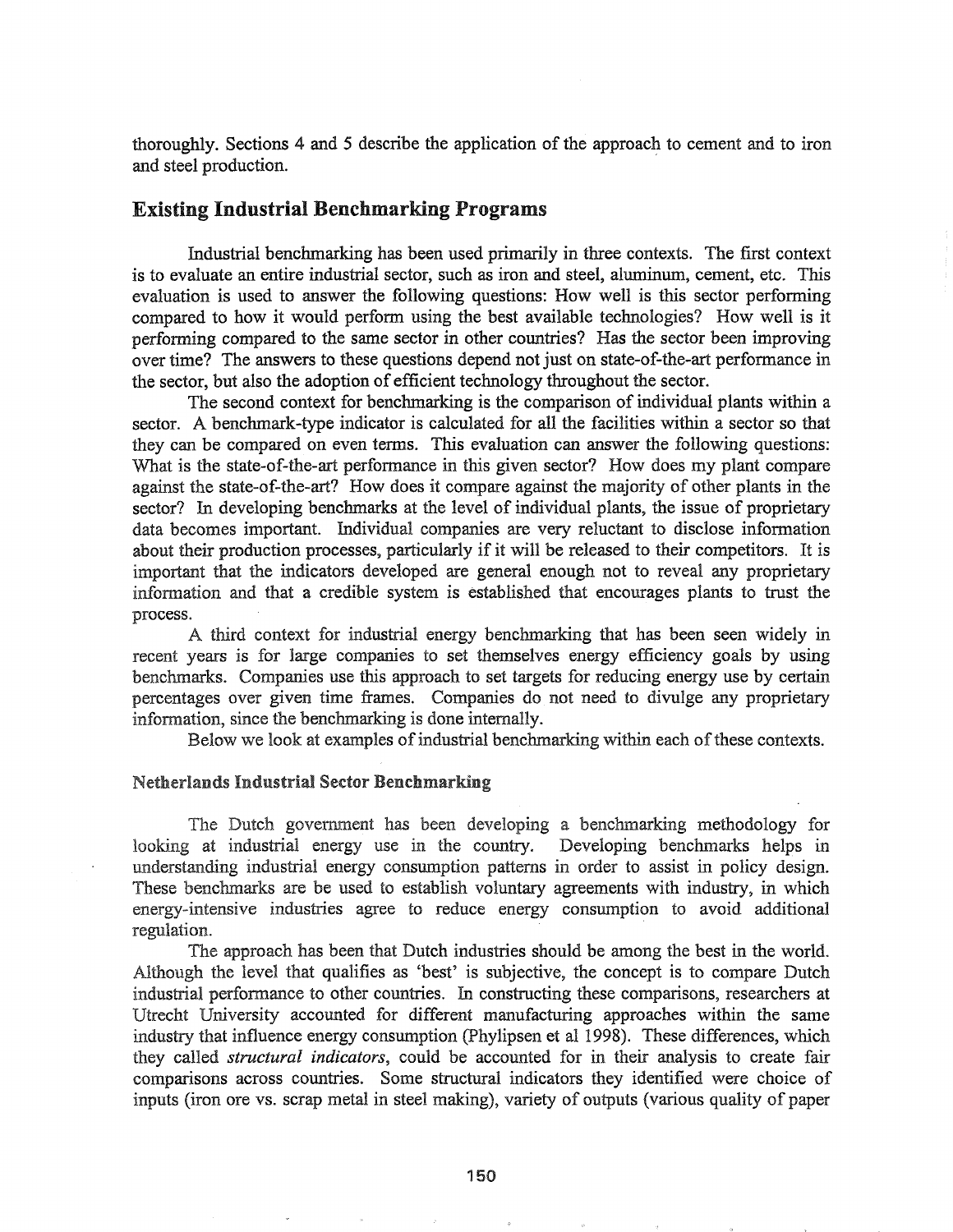in papermaking), and import/export of intennediate products (the import of alumina for aluminum production.)

The industrial sector of any country can be compared against how it would perform using 'best practice' technology, accounting for the structural indicators. This ratio of how a country performs compared to how it could be perfonning can then be compared across countries.

#### Solomon Associates Benchmarking of Hydrocarbon Industries

Solomon Associates has offered benchmarking capabilities to hydrocarbon industries (refineries and chemical plants) for the past two decades.. Their benchmarking tools cover many areas of production, including energy, which is the largest operating expense at many of these plants. They benchmark energy efficiency using a metric they call the Energy Intensity Index (Ell) (Birchfield, 2000). In this approach, standard energy consumption factors are developed for each process unit in the hydrocarbon industry. For each facility, the throughput ofmaterials at each unit is multiplied by the consumption factor, and these values are summed across all units to give a standard energy consumption value for the plant. Actual plant energy use is divided by this value to yield a percentage called the Ell.

Solomon promotes its benchmarking tool as a source of information and as an incentive for process improvements. Their indices can, without revealing proprietary information, provide information on the state-of-the-art performance in an industry and tell an individual plant how it compares to other plants and to its own past performance. Knowledge that more efficient plants exist in an industry and the drive for process improvements and cost savings can drive gains in energy efficiency.

### Company-Wide Energy Benchmarking

Some of the companies that have been using benchmarking approaches to set energy efficiency goals include DuPont, Dow, Royal Dutch Shell, BASF, and Chevron (Sun and Williamson, 1999). DuPont formed a Corporate Energy Leadership Team to bring attention' to the issue of energy utilization. They set a goal to reduce energy intensity by 15% over the decade of the  $1990^\circ$ s,<sup>2</sup> and they defined energy intensity as the energy consumed per unit of production, BTU/pound (Stewart, 1998).

In setting these targets, companies need to recognize that improvements in energy intensity come from two sources. One is improvements in energy efficiency - such that making the same products requires less energy – and one is structural changes, or changes in the profile of products that the company makes. Companies should distinguish between these two changes when setting targets so that their results are more meaningful. DuPont does report their energy savings on a global basis, so their improvements would not be a result of shifting energy-intensive processes to different countries.

<sup>&</sup>lt;sup>2</sup> Dupont claims to have attained a 10% reduction in energy intensity on a global basis in the period 1990 to 1996.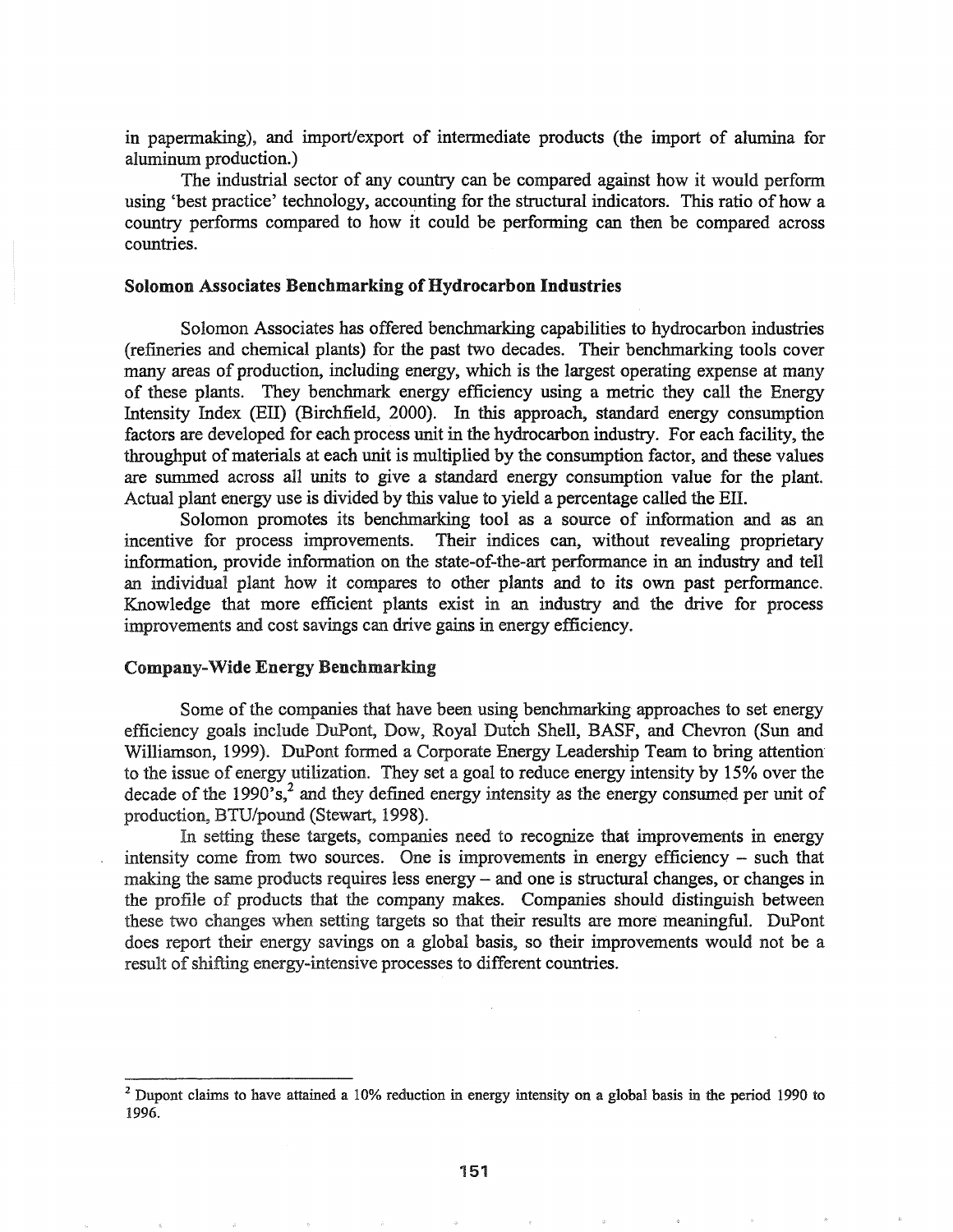# The Process-Step Approach to Benchmarking

One of the major critiques of using a benchmark to evaluate industrial projects is that there is a rarely a homogenous output to use as the basis for measuring the intensity of energy use (Lazarus et al). In electricity generation, it is common to think of energy intensity in terms of energy use per kilowatt-hour of electricity generated. There is basically one output commodity in electricity generation, so this metric makes sense. For industrial manufacturing, output is generally much more heterogeneous. Some commodities appear to be fairly homogenous, such as steel, but a close look shows that steel output includes diverse products such as ingots, slabs, wire, and sheets, and the processes used can vary. For example, steel can be made starting with iron ore and coking coal, or can be made from recycled steel. Each of these differences translates into different energy requirements.

In the process step approach, the key energy-consuming steps for a manufacturing process are identified, and a facility is evaluated according to how well it performed at each of these key steps. If it is designed well, a process step evaluation tool can be used to compare a number of different facilities, even if their production methods and outputs vary. There are four key steps to setting up the process-step approach:

Step 1: Understand the Industrial Processes. The process step approach begins with an understanding of the production processes used in an industry. Often, there are a number of pathways that lead to the production of the one central product – such as liquid steel in the steel industry, or clinker in the cement industry. The production of this product encompasses the most energy-intensive'production steps~ There are then more pathways that lead from the central intermediate product to a number of final products  $-$  such as a wide range of steel products or various grades of cement. An understanding of the production pathways and key products is needed to correctly set up a benchmarking system.

Step 2: Set the Boundaries of the Analysis. After the key process steps are understood, a decision is required about which process steps are included in the analysis for an industry and which will be outside the analysis boundary. This decision is somewhat subjective, but is based on a combination of factors. The most energy-intensive steps should always be included, and steps with lower energy-intensity can be excluded, particularly if the data required for accurate evaluation are difficult to acquire. It is important that all potentially substitutable steps fall on the same side of the analysis boundary, whether that is inside of outside of the analysis. Setting up boundaries like this helps to make sure that all projects are evaluated fairly, and also helps to limit the data requirements by focusing the analysis as much as possible. Each of these steps must have some sort of measurable physical throughput that can be used as the basis of an intensity measure.

Step 3: Define the Benchmark Energy Categories. Once the process steps that will be used in the analysis have been set, there remains a decision about how to treat the benchmark categories. There are a few factors that are considered at this point. For example, is it necessary to include all of the energy sources in the analysis, or can focusing on the main energy sources help to simplify the analysis while still capturing the important information? Also, special consideration is needed for secondary energy carriers, including electricity and steam, to determine the primary energy savings associated with saving one unit of each of these.

Step 4: Determine Values for the Benchmarks. The final step is to establish benchmark intensities for each process step. There are two major approaches to determining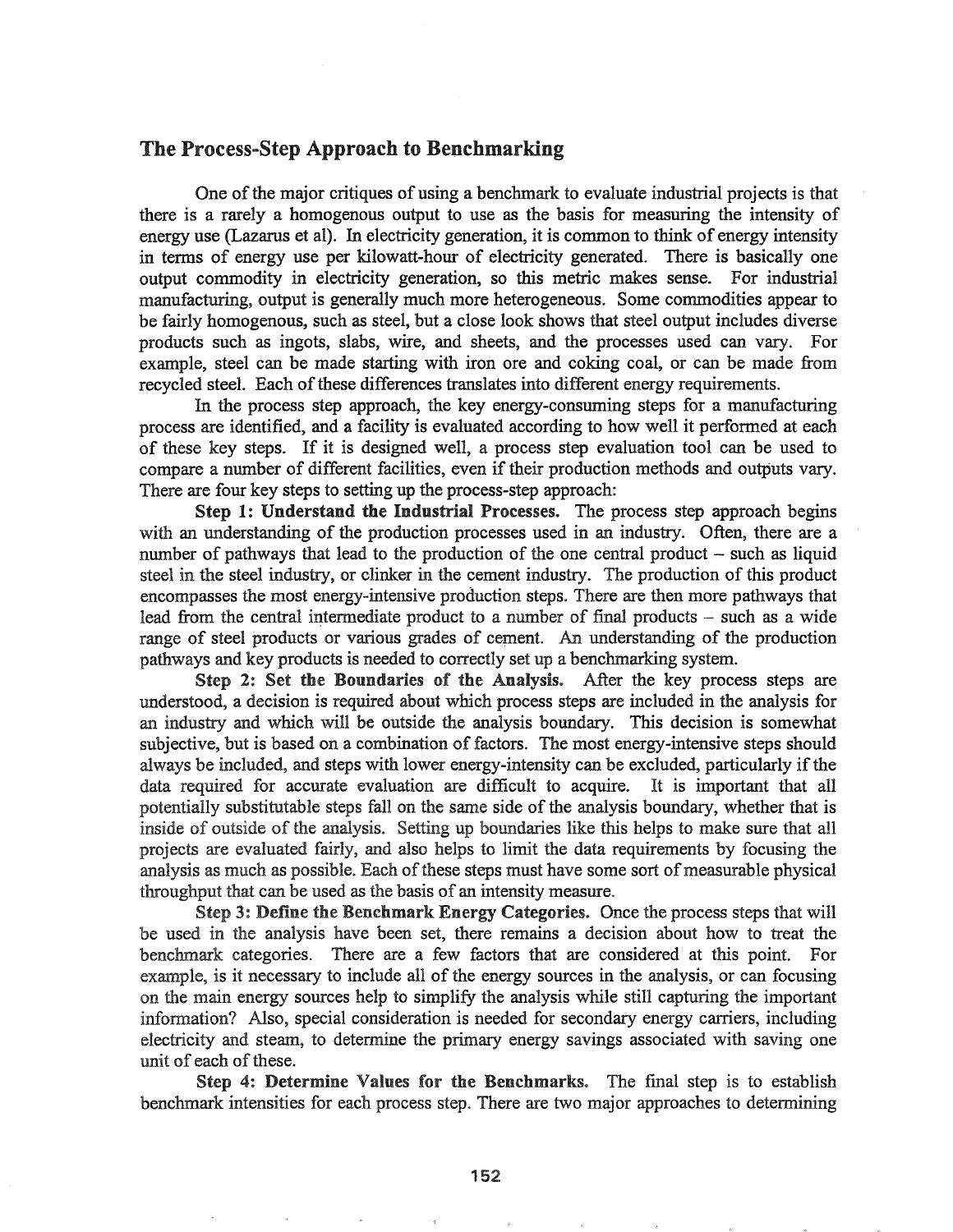the benchmark values~ The frrst approach is to compile performance information from existing plants or plants that are under construction and to base the benchmark value on this data. The benchmark might be set as the average performance weighted by output, or it might be set to the top 10 or 25 percent of performance. A more sophisticated approach would be to estimate a trend in the data to look for improving performance that would indicate how future plants would be expected to perform. In practice, existing data are often not complete enough to do a thorough analysis of this sort. In any approach that determines a benchmark from a set of existing plants, there needs to be a decision about which plants are included when making the evaluation. Some parameter might be set, such as all plants built in the past ten years, or the most recent 10 plants built, to define which plants belong in the evaluation set.

The second major approach for determining benchmark values is to use data that represents 'best practice' perfonnance, which could be derived from either observations at highly efficient plants or from scholarly publications that study the industry. This approach is much less data intensive than basing the benchmark of a set of existing plants, but these 'best practice' values may not be good indicator of the types of projects going on in individual countries..

### Process-Step Benchmarking in the Cement Industry

Cement production is an energy-intensive process in which a combination of raw materials is chemically altered through intense heat to form a compound with binding properties. Raw materials, including limestone, chalk, and clay, are mined or quarried, usually at a site close to the cement mill. These materials are then ground to a fine powder in the proper proportions needed for the cement. These can be ground as a dry mixture or combined with water to form a slurry. The addition of water at this stage has important implications for the production process and for the energy demands during production. Production is often categorized as dry process and wet process. Additionally, equipment can be added to remove some water from the slurry after grinding; the process is then called semi-wet or semi-dry.

This mixture of raw materials enters the clinker production stage. During this stage the mixture is passed through a kiln (and possibly a preheater system) and exposed to increasingly intense heat, up to 1400 degrees Celcius. This process drives off all moisture, dissociates carbon dioxide from calcium carbonate, and transforms the raw materials into new compounds. The output from this process, called clinker, must be cooled rapidly to prevent further chemical changes. Finally the clinker is blended with certain additives and ground into a fine powder to make cement. Following this cement grinding step, the cement is bagged and transported for sale, or transported in bulk.

Figure 1 shows an overview of the key production steps in cement making. The box on this figure indicated where we choose to set a system boundary for this benchmarking analysis. The most energy-intensive stage of the process is clinker production, which accounts for up to 90 percent of the total energy use. The grinding of raw materials and of the cement mixture both are electricity-intensive steps and account for much of the remaining energy use in cement production..

For each of the process steps within the boundary, we focus on the major energy use at step; for example, in clinker production we just include the combustion of fuel to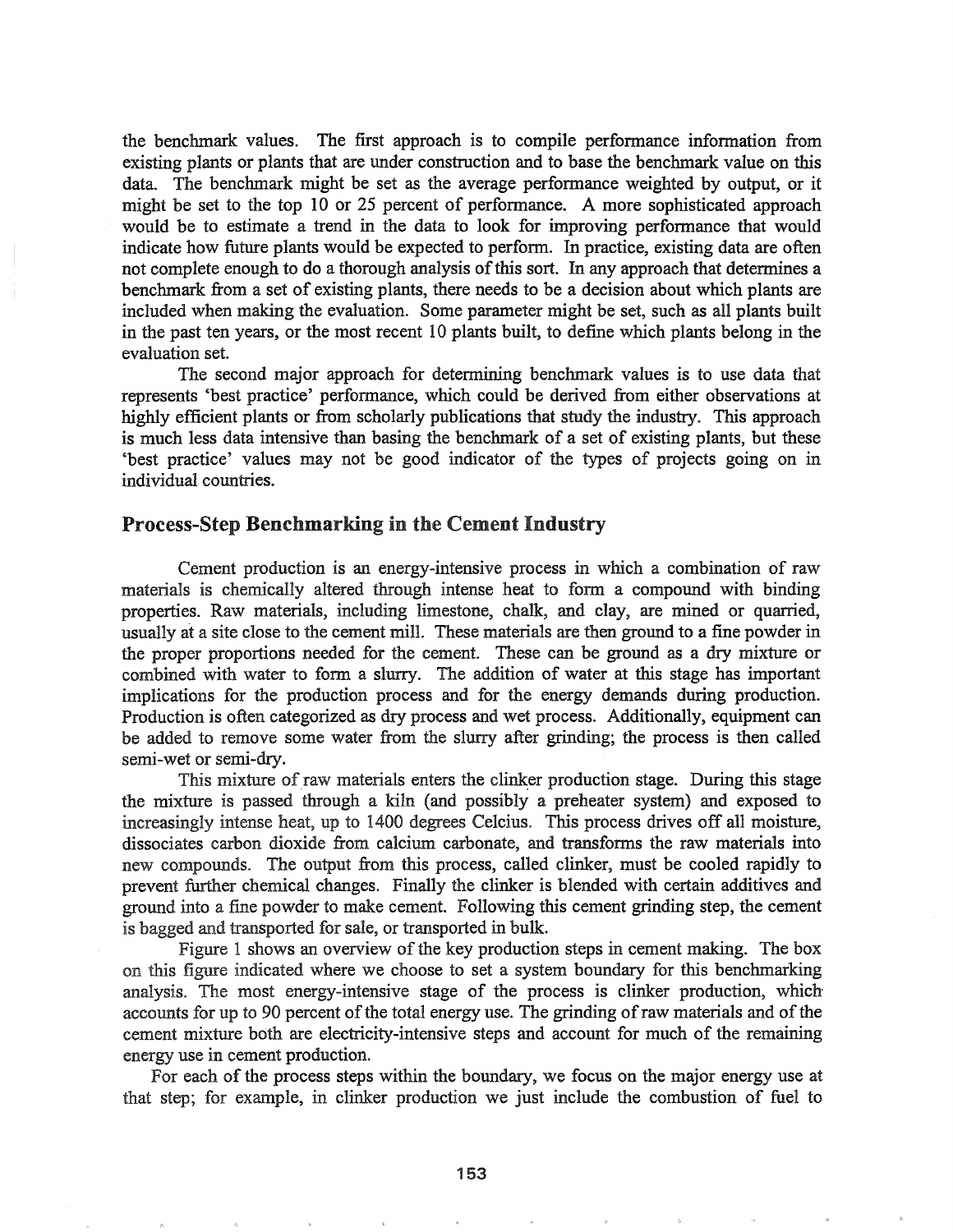generate the heat required, not the electricity used to rotate the kiln. Thereby, we are left with three benchmark categories:

- Electricity use for raw material preparation,
- Fossil fuel use for clinker production, and
- Electricity use for cement grinding (or finish grinding).



#### Figure 1. The Cement Production Process

Table 1 provides energy consumption values for the three cement-making process steps included in the system boundary. The frrst three rows of the table present "best practice" estimates of energy use in cement plants taken from two sources that survey the available technologies for cement manufacturing (Cembureau 1997, Conroy 1994). For raw material preparation and cement grinding, the main energy demand is electricity to power grinding mills, so these estimates are given in tenns of kWh per tonne of material throughput. Energy requirements for cement grinding are roughly double those for raw material preparation because the cement is harder and need to be ground more finely than the raw materials. An important issue when considering "best practice" energy requirements for grinding is that energy use is related to the hardness of the raw materials and the additives included before cement grinding as well as the desired fineness of the finished product. These features can vary, so it is important to specify the fineness and composition of the product when discussing energy use. this table we have included information on the fineness of the final product expressed in terms of  $\mathrm{cm}^2$  per gram of product.

Clinker production accounts for a majority of the energy use in the cement making process. Multi-stage preheaters and precalciners, which begin the clinker production process by eliminating water and bound carbon dioxide from the raw materials before they are sent to the kiln, are part of any "best practice" cement plant. Using these technologies energy use is around 3,000 kJ per kilogram of clinker produced. Wet process cement making uses much more energy, and even under "best practice" can consume up to 6,000 kJ per kilogram of clinker.

The second half of Table 1 provides examples from actual plant experience worldwide. Data on clinker production, the most energy-intensive step, are generally given, while grinding energy data are less commonly available. The four examples shown all use multi-stage preheaters and precalciners, and all show energy consumption around what is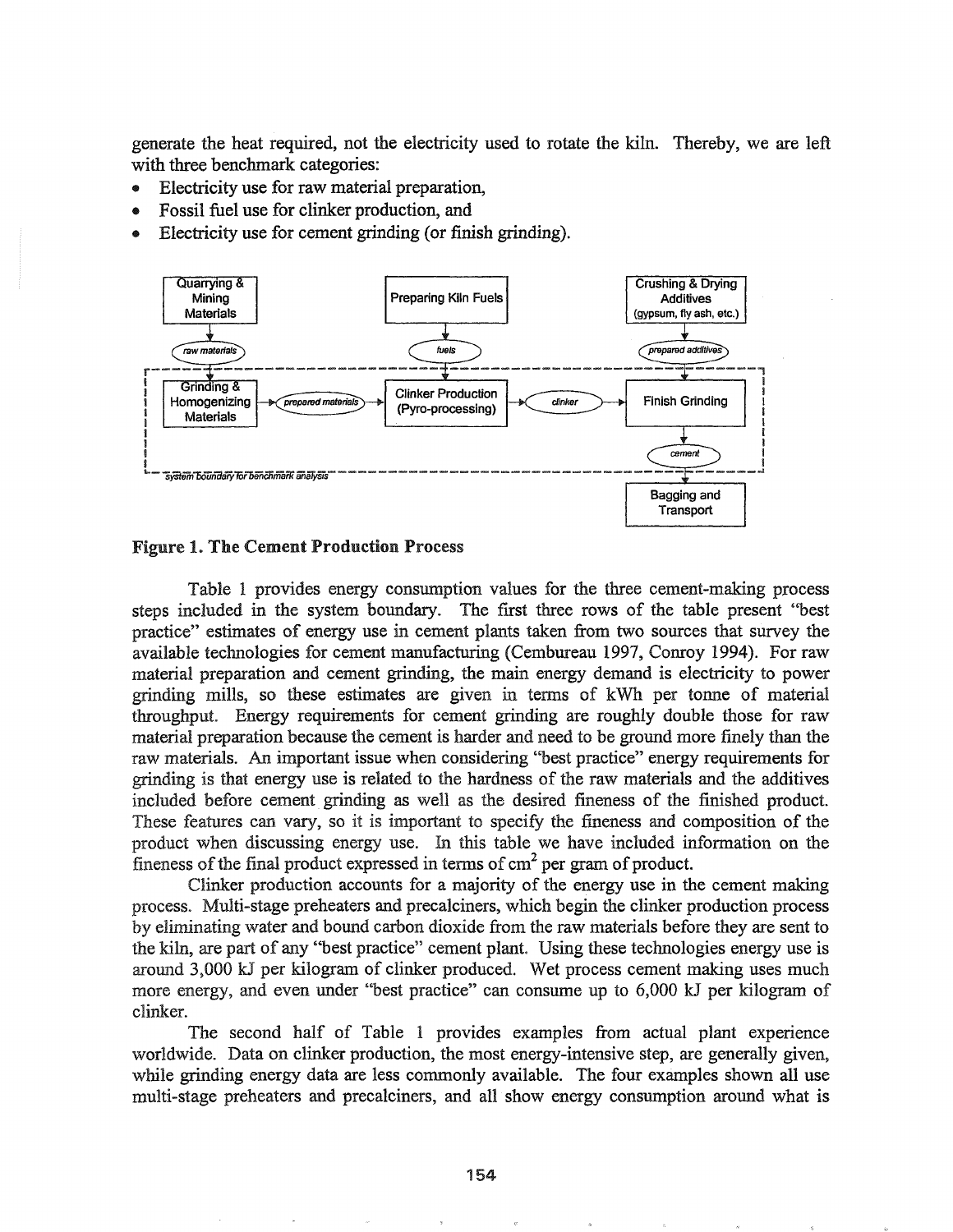expected from the "best practice" information. In general, the energy use for grinding appears to be higher than the "best practice" estimates, although for cement grinding comparison is difficult because the final products vary.

|                                          |                                   | Raw<br><b>Material</b><br>Preparation     | <b>Clinker</b><br>Production |                                          | Cement<br>Grinding                             |                                        |
|------------------------------------------|-----------------------------------|-------------------------------------------|------------------------------|------------------------------------------|------------------------------------------------|----------------------------------------|
| Plant                                    |                                   | <b>Energy use</b><br>(kWh/t)<br>raw meal) | Fuel<br>Used                 | <b>Energy Use</b><br>(kJ/kg)<br>clinker) | Product<br><b>Fineness</b><br>$\text{(cm2/g)}$ | <b>Energy Use</b><br>(kWh/t<br>cement) |
| Publications<br>Technical                | Cembureau - Dry                   | $13 - 20$                                 | n/a                          | 2900-3200                                | 3500                                           | $24.5 - 36.5$                          |
|                                          | Cembureau - Wet                   | $5 - 13$                                  | n/a                          | $Up$ to $6000$                           |                                                |                                        |
|                                          | Conroy's "Modern Plant<br>Design" | $10 - 11$                                 |                              | Coal: 2990-3010                          | 3600                                           | 25.0                                   |
| erformance Data<br>Plant<br>Actual<br>Ä. | Lampang, Thailand                 | 21.4                                      | Lignite: 3014                |                                          | 3300                                           | 41.76                                  |
|                                          | Bernburg, Germany                 | n/a                                       |                              | Lignite: 3008-3100                       | n/a                                            | 22.8                                   |
|                                          | Rajashree Cement, India           | 17-20                                     | Coal: 2931                   | (expected)                               | 3000                                           | 31.25                                  |
|                                          | Tepeaca, Mexico                   | n/a                                       | . .                          | Fuel 3030                                | n/a                                            | n/a                                    |

| Table 1. Energy Use Data for Three Cement Making Process Steps, "Best Practice" and |  |  |  |
|-------------------------------------------------------------------------------------|--|--|--|
| <b>Actual Performance</b>                                                           |  |  |  |

Sources: Cembureau, 1997, Conroy, 1994, Philipp et al., 1997, Seigert et al., 1998, Somani et al., 1997, Turley, 1995

# Process Step Benchmarking in the Iron and Steel Industry

The manufacture of iron and steel involves a complex production process of many stages, some of which require very large amounts of energy. There are a number of alternative pathways through which steel can be produced (See Figure 2). One way is to begin with the basic raw material for steel: iron ore.. After the ore is mined, it must be prepared for ironmaking through processes of sintering or pelletizing. Iron exists in an oxidized state in the ore; to produce the pure metal, the oxygen needs to be removed through a process called reduction. Reduction is most commonly done in a blast furnace using a carbon source called coke. Cokemaking usually occurs at the plant, using metallurgical coal as a feedstock. The iron ore material and carbon source then enter the smelting process, a method of ironmaking requiring very high temperatures ( $\sim$ 1500 °C) and resulting in pure iron in a molten state. This molten iron then enters the steelmaking process, where it is treated with oxygen to remove carbon that remains in the iron from the reduction process. Scrap metal is also added at this stage to moderate the temperature of the steel, and additives can be introduced to form various alloys. The resulting liquid steel is then cast into ingots, strips, or other shapes.. These shapes go through various rolling stages to create the final steel products.

An alternative pathway for steel production relies more heavily on the use of scrap metal.. Scrap metal can be melted in a furnace that uses large amounts of electricity to bring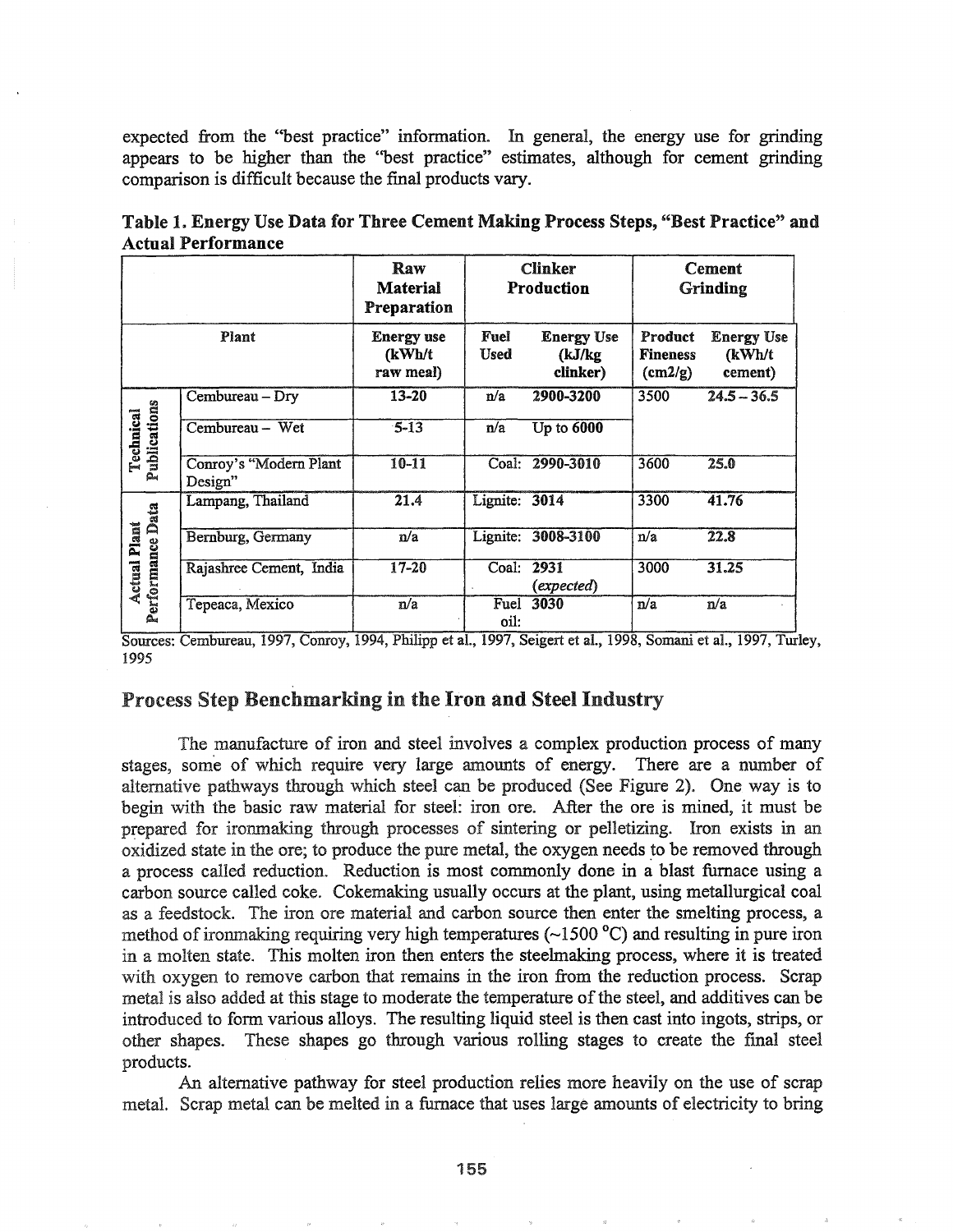the temperature of the metal to  $\sim$ 1900 C. The resulting molten materials can be treated to remove impurities, or other additives can be introduced to produce alloys. This electric arc furnace can also use a form of iron known as sponge iron or directly reduced iron (DRI) as a feed material. Sponge iron or DRl is produced when iron ore is directly reduced, usually using natural gas, at lower temperatures than in reduction with coke ( $\sim 800 - 900$  C).



Figure 2. The Iron and Steel Production Process

As Figure 2 indicates, our benchmarking analysis draws a system boundary to include 6 production steps that include the preparation of materials, the making of iron, and the making of liquid steel (Ruth et al. 2001). For this paper we will focus on four of those stages to explain the benchmarking approach. These stages are part of the "integrated" steel making process: cokemaking, sintering, iromnaking through smelting, and steelmaking from molten iron.

Energy performance values for the four key integrated process steps are given in Table 2. These values are take from the International Iron and Steel Institute (IISI, 1998), which assessed the state of technology for the industry and established two energy performance levels: Eco-Tech and All-Tech. Eco-tech performance is based on the use of technologies and measures that would be economical for a plant to use. All-Tech includes technologies that may not be currently economical but lead to greater energy savings.

There is no difference between the Eco-Tech and All-Tech performance for steelmaking since it is already an exothennic (energy-releasing) process. It also appears that at the ironmaking stage, the more advanced "All-Tech" uses slightly more energy. In fact,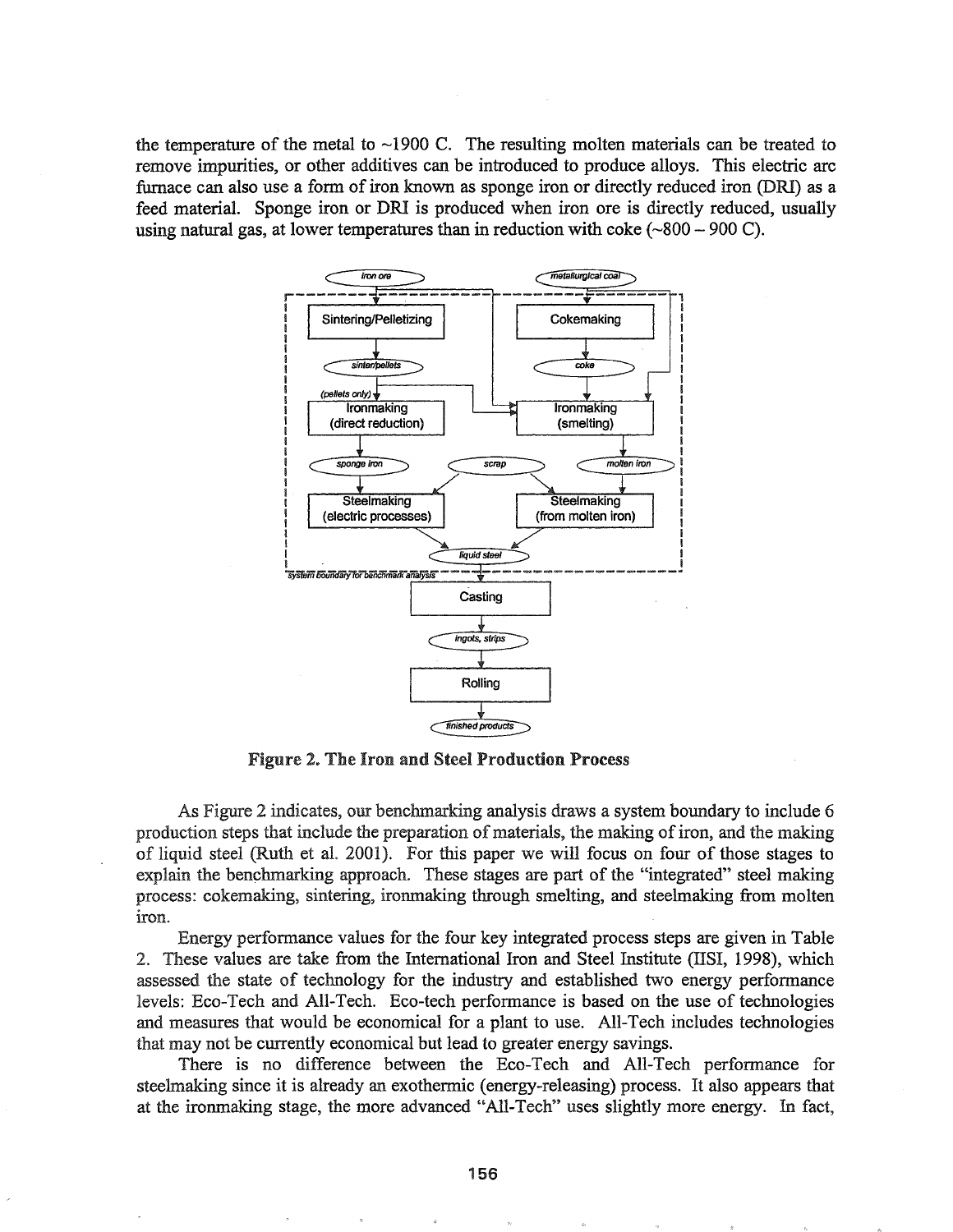what the summary data does not reveal is that the "AlI-Tech" performance includes an increase in gas or coal injection into the blast furnace, a practice which may increase the total energy use but lowers the amount of coke used. Less coke breeze is also used in the sintering step. Since less coke is needed, less coke is made, so there are energy savings at that stage. This illustrates that the benchmarking evaluation tool must account for energy savings is one stage that arise from changes that occur in another stage.

If the analytical approach looks at each process step separately and based only on its own level of throughput, the energy savings that arise from the interdependence of process stages would be missed. For the iron and steel industry we address that issues by calculating a 'coke balance'.<sup>3</sup> Since the IISI benchmarks at the ironmaking and sintering stages include a value for coke use, any savings in coke should lead to savings both in coke use and in the energy used to make coke. To calculate the coke balance, the amount of coke 'allowed' by the benchmark is calculated, then the amount produced and the net imports is subtracted to give the amount of coke production 'avoided'. This amount is multiplied by the cokemaking benchmarks to determine the energy saved.

|                                                                             | "Eco-Tech" Benchmarks     |                                                | "All-Tech" Performance |                                                |  |
|-----------------------------------------------------------------------------|---------------------------|------------------------------------------------|------------------------|------------------------------------------------|--|
|                                                                             | <b>Fossil fuels</b>       | <b>Utilities</b>                               | <b>Fossil fuels</b>    | <b>Utilities</b>                               |  |
| Cokemaking<br>(per tonne of coke)                                           | $3.2 \text{ GJ}$          | 0.29 GJ steam<br>31 kWh elec                   | $2.6 \text{ GJ}$       | $-0.85$ GJ steam<br>31 kWh elec                |  |
| <b>Sintering</b><br>(per tonne of sinter)                                   | $1.43 \text{ GJ}$         | 77 kWh elec                                    | $1.11$ GJ              | 69 kWh elec                                    |  |
| Ironmaking-<br><b>Blast Furnace</b><br>(per tonne of hot metal)             | $11.53 \text{ } \text{G}$ | 0.40 GJ steam<br>26 kWh elec<br>$0.16$ GJ $O2$ | $11.55 \,\mathrm{G}$   | 0.38 GJ steam<br>9 kWh elec<br>0.24 GJ O2      |  |
| Steelmaking -<br><b>Basic Oxygen Furnace</b><br>(per tonne of liquid steel) | $-0.58$ GJ                | $-0.18$ GJ steam<br>26 kWh elec,<br>0.42 GJ O2 | $-0.58 \text{ GJ}$     | $-0.18$ GJ steam<br>26 kWh elec,<br>0.42 GJ O2 |  |

Table 2. Energy Performance at Four Process Steps in Integrated Steelmaking

## Example: Evaluating Brazilian Iron and Steel Plants

The approach described above can be tested using a dataset of integrated iron and steel plants operating in Brazil (ABM, 1999). Four plants were chosen for the evaluation  $-$ CST, CSN, Usiminas, and Cosipa - and they are compared against a benchmark based on the "Eco-Tech" performance from IISI.

Table 3 illustrates the comparison of these four facilities. Output among these plants ranges from 3.5 to 4.7 million tonnes per year and energy consumption ranges from 16.9 to .7 GJ/tonne<sup>4</sup>. The benchmarks for the plants vary also, because they make each of the four intermediate products in different proportions. CST makes the most sinter of all four

<sup>&</sup>lt;sup>3</sup> In cement production, the amount of clinker used in finished cement (the clinker-to-cement ratio) illustrates the interdependence of steps in that industry. The authors have done a detailed analysis of how that relationship affects energy benchmarks (Ruth et al. 2000).

<sup>&</sup>lt;sup>4</sup> This calculation is based on an assumption that electricity is generated at 33% efficiency and steam is generated at 88% efficiency. In actual iron and steel facilities, both steam and electricity are generated at the plant to meet some or all of the plant's requirements. The performance of these generators and boilers would ideally be included in a benchmark analysis, but we are limited by data for this analysis.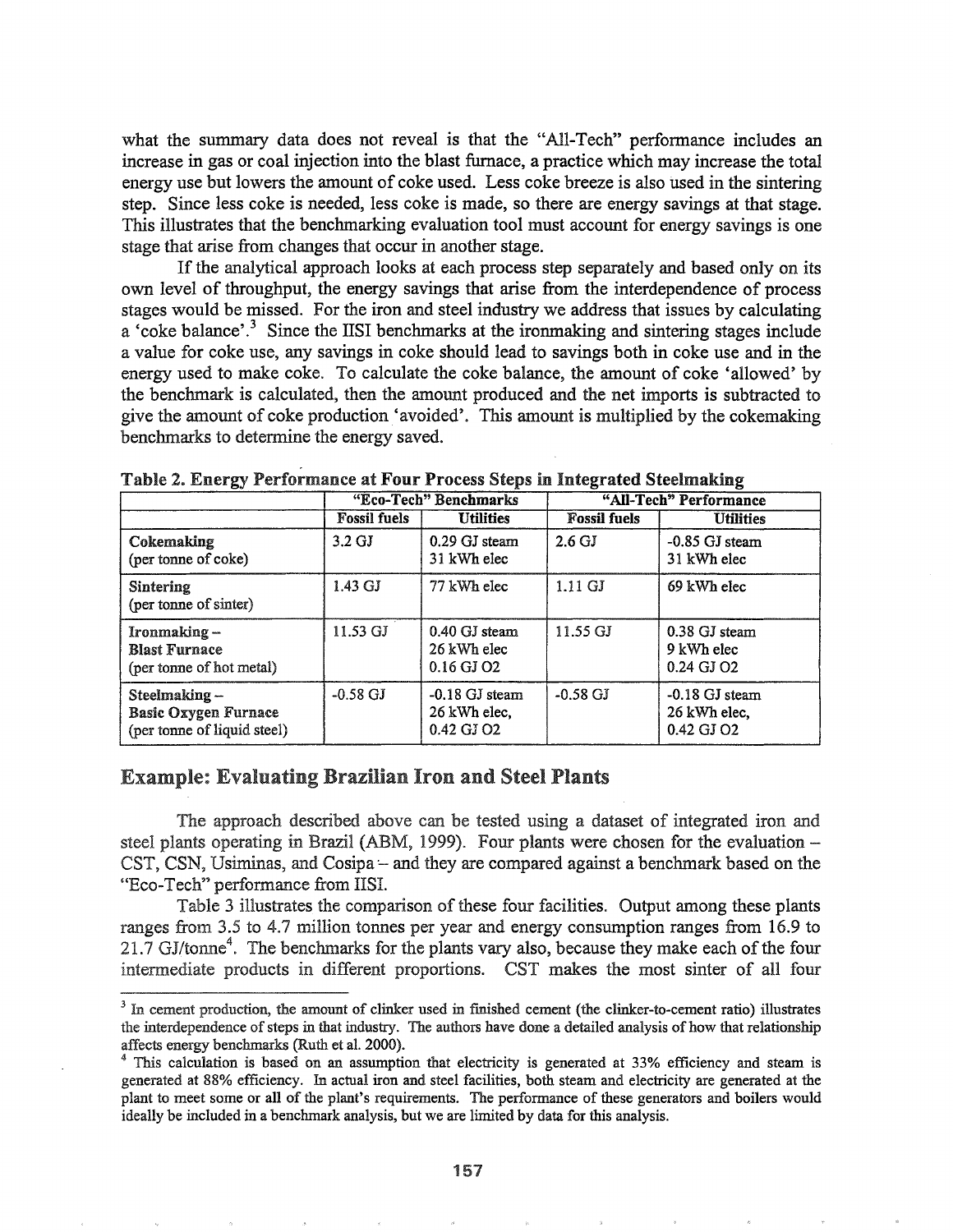facilities, nearly twice as much as Usiminas, which explains why they have such different benchmark values. Of the four facilities, only CST shows a negative coke balance, meaning it is the only plant where less coke is used than is allowed by the benchmarks at sintering and ironmaking stages. These factors make CST the most efficient of the facilities examined here, in fact, it scores a benchmark value below 100%, indicating perfonns below the benchmark values set by the IISI publication.

| <b>Plant Name:</b>                       | <b>CST</b> | <b>CSN</b> | <b>Usiminas</b> | Cosipa    |
|------------------------------------------|------------|------------|-----------------|-----------|
| <b>Steel Output (tonne/year)</b>         | 3,817,978  | 4,711,544  | 4,023,219       | 3,519,379 |
| <b>Energy Consumption (GJ/tonne)</b>     | 16.90      | 18.69      | 17.99           | 21.11     |
| <b>Energy Benchmark (GJ/tonne)</b>       | 17.43      | 15.52      | 14.68           | 15.84     |
| Coke Balance (tonne coke/tonne<br>steel) | $-0.04$    | 0.04       | 0.05            | 0.06      |
| <b>Benchmark Value (%)</b>               | 96.0%      | 121.4%     | 123.8%          | 134.6%    |

Table 3. Energy Performance at 4 Brazilian Iron and Steel Plants.

This benchmarking approach also allows for comparison at the process step level. Figure 3 shows how the four Brazilian iron and steel plants perform at each process step compared to a benchmark based on IISI. The size of each bar represents how much energy was saved (or used in excess of the benchmark). Not only did CST perform better than the benchmark on a total basis, but also at the cokemaking, sintering, and ironmaking stages. This figure illustrates that the energy accounted for in· the coke balance is small in comparison to savings or excesses at the process stages..



Figure 3. Energy Performance of 4 Brazilian Iron and Steel Plants at the Process Step Level, Relative to Benchmark Values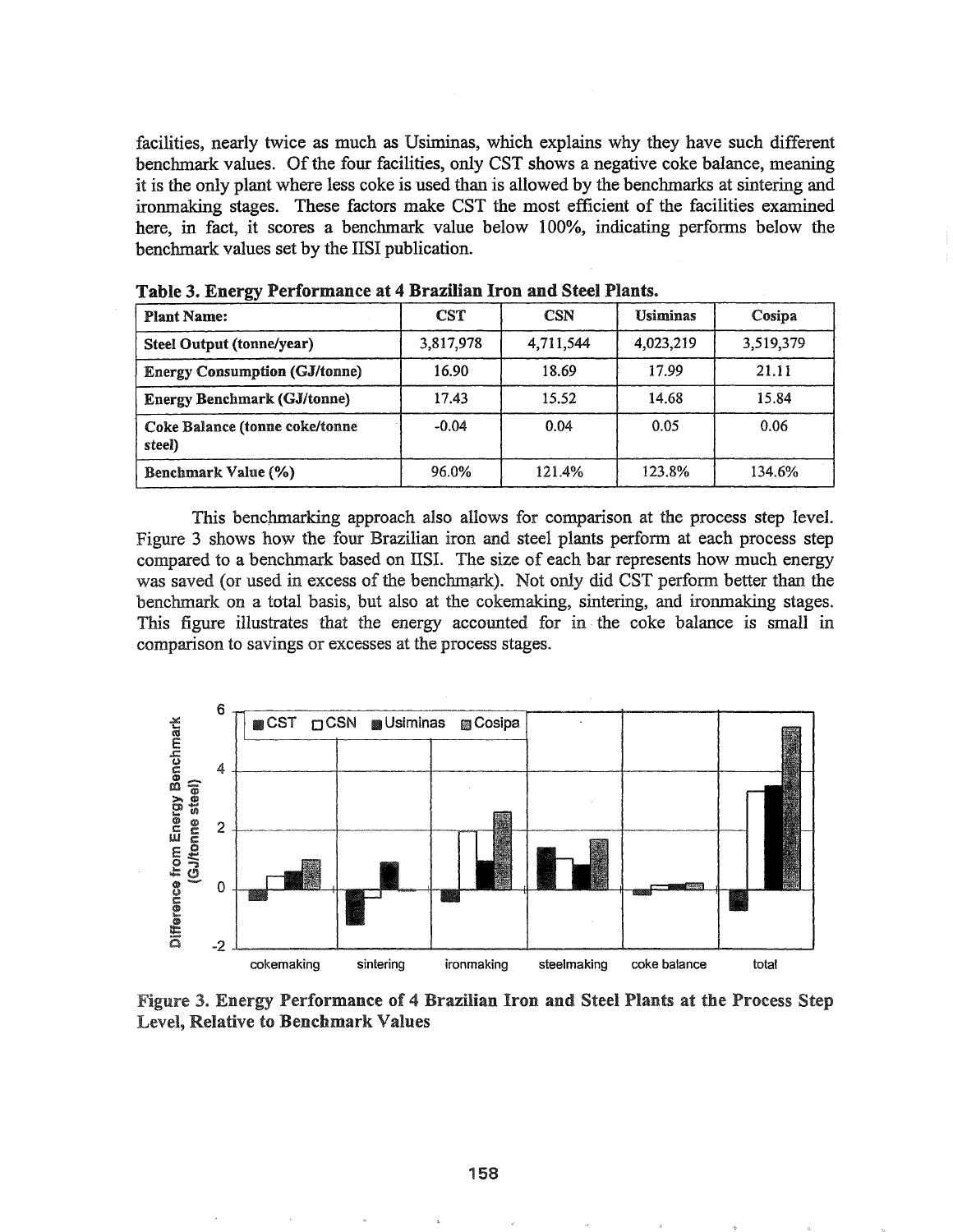### Discussion & Conclusions

The use of benchmarking has arisen in industry as an important tool for evaluating performance and making comparisons across plants, sectors, or time periods. Benchmarks for energy performance have become important policy tools for governments, incentive programs across sectors, and public relations tools for a company. As benchmarks become more commonly used in a variety of situations, it is important that benchmarking approaches follow some key guidelines to make comparisons fair and meaningful. Regular benchmarks over time provide additional infonnation on the impact ot: for example, operational changes and weather related variations (e.g. in power production).

Benchmarks should be set on the basis of energy intensity, preferably including physical measures of throughput as part of the metric, instead of economic measures. Since the plants or sectors being compared will be similar but not identical (or a single plant or sector may be changing over time), it is important to have an evaluation tool that compensated for these variations. The process-step approach described in this paper offers such an evaluation tool. For benchmarking to be meaningful, the production process used in an industry must be accounted for. A steelmaking plant that uses 50% recycled steel will have different energy requirements for one using 10% recycled steel.. A country that imports large amounts of coke will have different energy use patterns from a country that produces all its coke domestically.

When benchmarks are meaningful, fair, and reliable, they can provide the basis for important changes in energy efficiency. Benchmarks for an entire sector can be used by governments to negotiate voluntary agreements with industries in that sector, whereby companies in that sector agree to energy efficiency targets suggested by the benchmarks. Within a sector, benchmarks can show how all companies or plants are performing, which gives individual plants a perspective. on their performance and an incentive to improve. For these types of programs to be effective, a solid evaluation tool is needed to convince all participants of the equity of the process.

### References

Associacao Brasilierade Metalurgia e Materiais (ABM). 1999. *Seminario de Balancos Energeticos Globais e Utilidades.* Sao Paulo: ABM.

Birchfield, George. 2000. "Issues and Challenges in Energy Benchmarking." In *Proceedings ofthe 22nd National Industrial Energy Technology Conference.* ApriL Houston, Texas.

Cembureau, 1997. "Best Available Techniques for the Cement Industry." Brussels: Cembureau.

1994. "Modem Cement Plant Design with a View to Efficiency and the Environment." *Proceedings of the*  $36<sup>th</sup> *IEEE Cement Industry Technical Conference.* May-June.$ 

u.s. Department of Energy.. 1995. *Measuring Energy Efficiency in the United States' Economy: A Beginning.* Washington D.C..: U.S.. Department of Energy, Energy Information Agency.